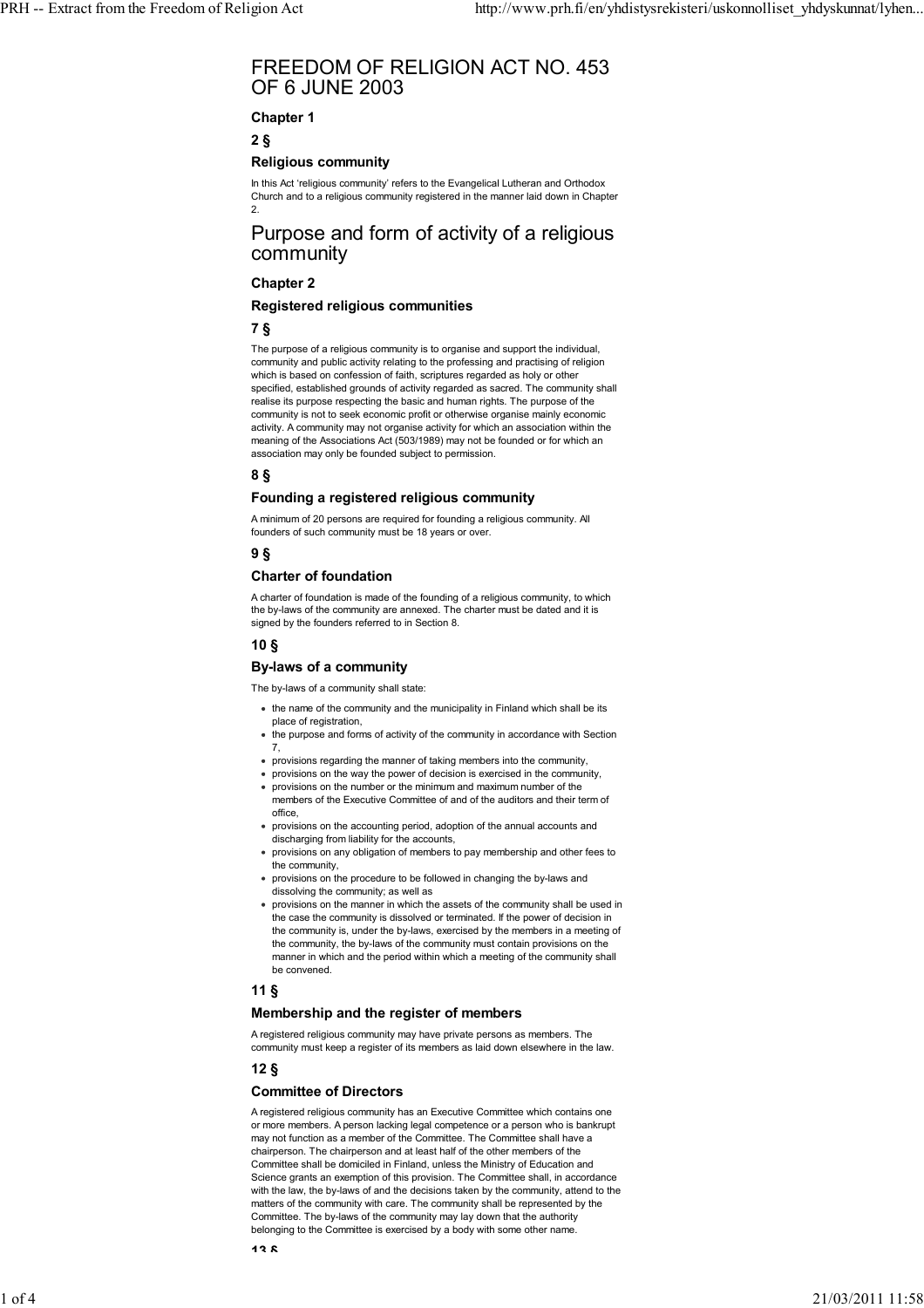# **13 §**

# **Local communities**

The by-laws of a community may contain provisions on the division of the community into congregations or other local communities. A local community may be entered into the register of religious communities under the relevant community. The provisions of Sections 11, 12, 14, 24 to26 and 28 on registered religious communities apply mutatis mutandis to registered local communities. The community by-laws must contain the provisions on registered local communities referred to in Section 10(1)(1) and (4 to 9) and, where necessary, Section 10(2). The by-laws may nevertheless contain a provision that the orders listed in subparagraph 3 or part of them are issued by each local community in its own local by-laws. The by-laws must in this case lay down the order in which the local by-laws are established. The local by-laws and any amendments to be made to them must be submitted to the community for approval in a procedure laid down in the community by-laws.

### **14 §**

#### **Obligation of members to pay fees**

A member who has resigned from a religious community is obliged to pay the community a fee based on the community by-laws which has fallen due before the resignation. The community by-laws can lay down that a member is obliged to pay the community a fee which is based on the community by-laws and is directed at the calendar year during which the member has resigned, and which has been decided on before the resignation.

## **15 §**

### **Registering authority**

Decisions concerning the registration of a religious community are taken by and the Register of religious communities is maintained by the National Board of Patents and Registration.

### **16 §**

#### **Registration of a religious community**

A religious community must be entered in the Register if it has been established in compliance with this Act, the by-laws and administration of the community observe the provisions of this Act, and the name of the community clearly differs from the names of the communities previously entered in the Register and is not misleading. When the community has been entered in the Register of religious communities, the National Board of Patents and Registration notifies this fact to the Population Register Centre which records the information of the joining of the founders in the community in the population information system. The notification shall be accompanied by the information referred to in Section 4(3) on the founding members.

### **17 §**

# **Judicial effects of registration**

A registered religious community and its registered local community may acquire rights and make commitments and appear as a party in a court of law and before other authorities. Members of a religious community are not personally liable for the commitments of the community.

### **18 §**

#### **Notification of establishment**

Notification for registration of a religious community is filed in writing with the National Board of Patents and Registration. The notification must be accompanied by the charter referred to in Section 9 and the community by-laws. Local by-laws, if any, shall be attached to the notification. The notification shall contain the full names, addresses, municipalities of residence and personal identity codes of the chairperson of the Committee and of those authorised to sign for the community, as well as any restrictions to the signing rights according to Section 36 of the Associations Act. If the person has no Finnish personal identity code, his or her date of birth is indicated.

The chairperson of the Executive Committee must sign the notification and assure that the information given therein is correct, that the Committee meets the requirements stated in Section 12(1) and that the persons authorised to sign for the community are legally competent.

### **19 §**

### **Notification of establishment of a local community**

Notification for registration of a local community is filed in writing with the National Board of Patents and Registration. The notification must be accompanied by the local by-laws, if any. The notification shall contain the full names, addresses municipalities of residence and personal identity codes of the chairperson of the Committee of the local community and of those authorised to sign for the local community as well as any restrictions to the signing rights according to Section 36 of the Associations Act. If the person has no Finnish personal identity code, his or her date of birth is indicated. The chairperson of the community must sign the notification and give the assurance referred to in Section 18(3).

As regards the entering into the Register of a local community, the provisions of Section 16(1) on the entering into register of a religious community apply mutatis mutandis.

#### **20 §**

**Notification of amendment or dissolution**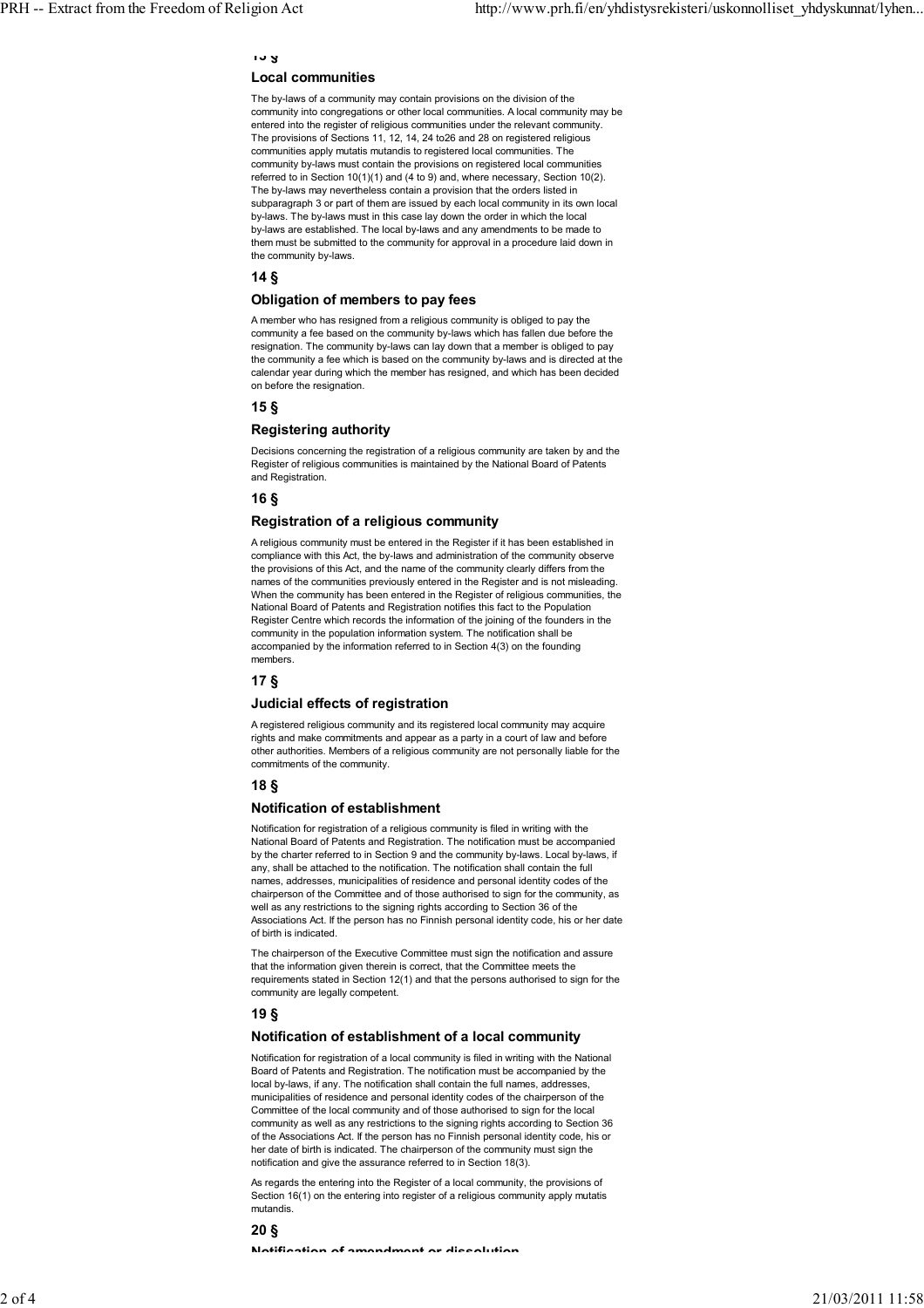#### **Notification of amendment or dissolution**

A written notification (notification of amendment) is filed with the National Board of Patents and Registration of an amendment to the by-laws of a registered religious community or the local by-laws of a registered local community as well as of a change of the chairperson of the Committee or any person authorised to sign for the community or a registered local community.

The notification of amendment concerning amended community or local by-laws must be accompanied by the amended community or local by-laws. The amendment of the community or local by-laws enters into force on being recorded in the Register of religious communities.

The change in the person authorised to sign for the community is deemed to have become known to outsiders when the National Board of Patents and Registration has entered the amendment into the Register of religious communities, except if it appears that the outsider has neither had nor been obliged to have knowledge of the amendment. Prior to being entered into Register, the change can only be referred to against a person who is shown to have had knowledge thereof.

The chairperson of the Committee of the community or the liquidator must give a notification (notification of dissolution) of the dissolution of the community or registered local community, indicating the names of the persons who have acted as liquidators as well as the fact that the liquidation acts have been completed.

The provisions on entering into register of a religious community of Section 16(1) apply mutatis mutandis to the entering into register of a notification of amendment or dissolution. The provisions on notification of establishment of Section 18 apply mutatis mutandis to the filing and signing thereof and to the issuing of the related assurance.

#### **21 §**

# **Preliminary examination**

On request of the community or its founders the National Board of Patents and Registration may carry out a preliminary examination of the community by-laws or an amendment to it, if the size of the community, significance of the amendment to the community by-laws or other similar reason justifies it. The decision given in the preliminary examination is binding, unless the community has changed the by-laws that were subjected to the preliminary examination. The decision is in force for two years since being issued.

Notifications of establishment and amendment notifications must indicate the decision concerning the preliminary examination and the parts of the community by-laws which have been amended after the preliminary examination.

The decision not to carry out a preliminary examination may not be appealed against.

**22 §**

#### **Data to be entered in the Register of religious communities**

The Register of religious communities comprises the notifications and related annexes referred to in this Act and the list kept of the religious communities and registered local communities.

The data to be entered in the list contains:

- the name of the community and the municipality which is its place of registration;
- the date of arrival and the type of the notification, date of registration and registration number;
- the stipulations of the by-laws on the manner of signing for the community as well as the full name, address, municipality of residence and the personal identity code or date of birth of the chairperson of the Committee and the same information on any other person authorised to sign for the community on his or her own or together with another person;
- preliminary examination of the by-laws and any amendment to it;
- surrendering in bankruptcy of the assets of the community and the termination of the bankruptcy proceedings, any caution issued to the community and a temporary ban on activities, and the liquidators or trustees chosen or appointed for the community;
- the information on registered local communities of the community referred to at items 1 to 3 and 5 of; and
- other data necessary for the maintenance of the register.
- **23 §**

# **Expert Board**

The Ministry of Education and Culture appoints for a term of four years an Expert Board acting in connection with the Ministry with the task of giving the National Board of Patents and Registration its opinion about whether the purpose and forms of activity of a particular religious community are in compliance with the provisions of Section 7. Before registration the National Board of Patents and Registration must ask for the opinion referred to above of the notification of establishment of the religious community, of the amendment notice concerning the purpose and forms of activity of the community as well as of the corresponding requests for a preliminary examination.

The Board consists of three members. One of the members must represent expertise in religions, one social and one judicial expertise. The secretary and presenting official of the Board is an official appointed by the Ministry of Education. The Board may hear non-member experts and ask the community concerned for clarifications needed to clear up the matter.

For rewards and compensations payable to the chairperson, members and